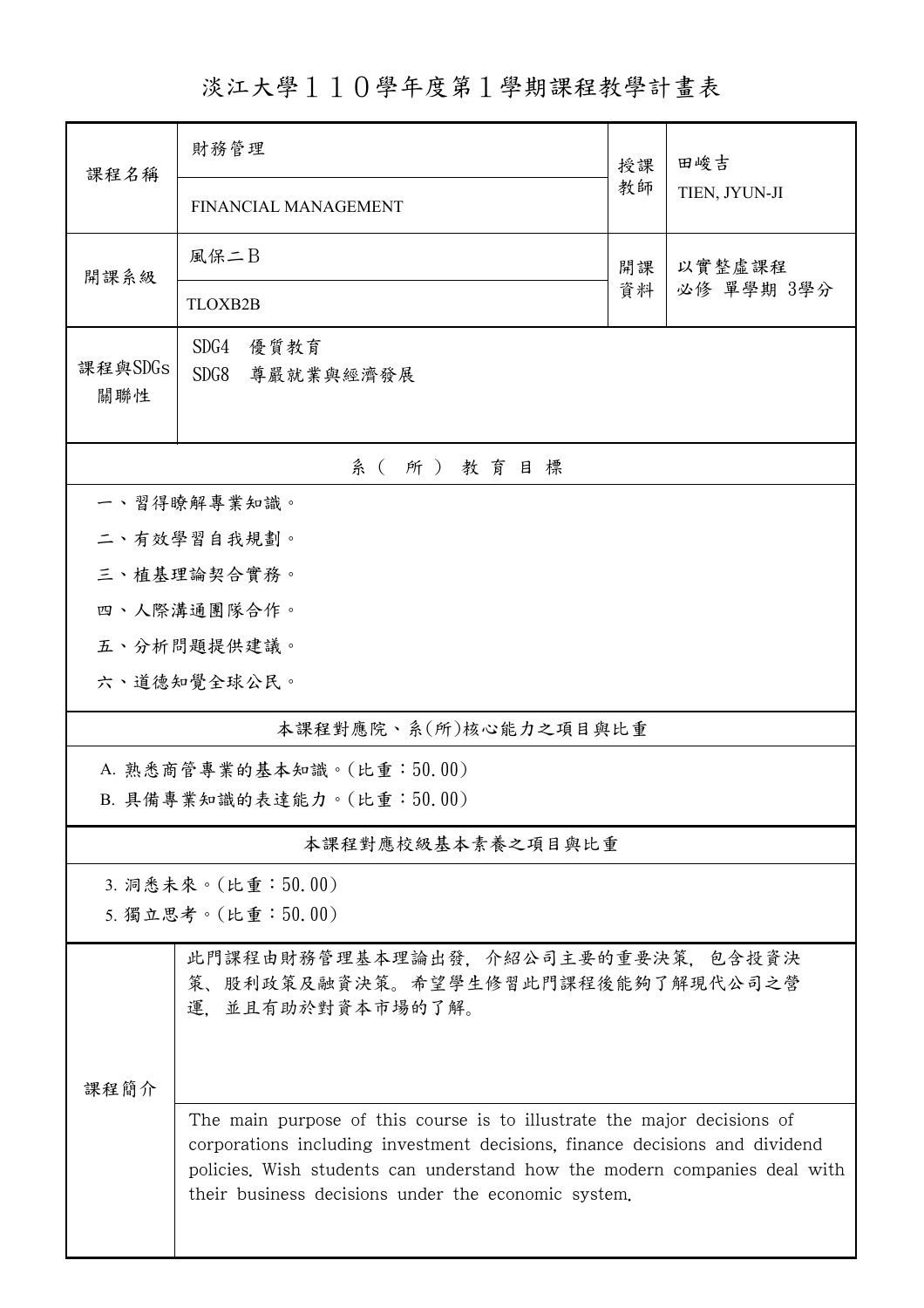## 本課程教學目標與認知、情意、技能目標之對應

將課程教學目標分別對應「認知(Cognitive)」、「情意(Affective)」與「技能(Psychomotor)」 的各目標類型。

一、認知(Cognitive):著重在該科目的事實、概念、程序、後設認知等各類知識之學習。

二、情意(Affective):著重在該科目的興趣、倫理、態度、信念、價值觀等之學習。

三、技能(Psychomotor):著重在該科目的肢體動作或技術操作之學習。

| 序<br>號         | 教學目標(中文)                      |                                                                                                                    |            | 教學目標(英文)                                                                   |                                      |  |
|----------------|-------------------------------|--------------------------------------------------------------------------------------------------------------------|------------|----------------------------------------------------------------------------|--------------------------------------|--|
| $\mathbf{1}$   | 明瞭公司如何進行財務決策                  |                                                                                                                    |            | To understand how the corporates to deal with their<br>financial decisions |                                      |  |
|                |                               |                                                                                                                    |            | 教學目標之目標類型、核心能力、基本素養教學方法與評量方式                                               |                                      |  |
| 序號             | 目標類型                          | 院、系(所)<br>核心能力                                                                                                     | 校級<br>基本素養 | 教學方法                                                                       | 評量方式                                 |  |
| $\mathbf{1}$   | 認知                            | AB                                                                                                                 | 35         | 講述、討論                                                                      | 測驗、作業、討論(含<br>課堂、線上)、報告(含<br>口頭、書面)  |  |
|                | 授課進度表                         |                                                                                                                    |            |                                                                            |                                      |  |
| 週<br>文         | 日期起訖                          | 內 容 (Subject/Topics)                                                                                               |            |                                                                            | 備<br>註<br>(採數位教學之週次,請<br>填「線上非同步教學」) |  |
|                | $110/09/22$ ~<br>110/09/28    | 課程進度會依照實際上<br>Introduction 本學習課程大綱介紹、財務管理目標、財<br>務管理緒論<br>課情況作調整                                                   |            |                                                                            |                                      |  |
| $\mathfrak{D}$ | $110/09/29$ ~<br>110/10/05    | Financial Decisions 公司經營架構、財務經理<br>人Financial Chief Officer (CFO)、代理問題、追求股東<br>利益極大化                               |            |                                                                            |                                      |  |
|                | $110/10/06 \sim$<br>110/10/12 | The Financial Statement: The Balance Sheet 財務報<br>表介紹、資產負債表及損益表閱讀                                                  |            |                                                                            |                                      |  |
|                | $110/10/13$ ~<br>110/10/19    | The Financial Statement: The income statement 計<br>算財務比率、公司個案教學                                                    |            |                                                                            |                                      |  |
|                | $110/10/20$ ~<br>110/10/26    | 貨幣時間價值:現值、終值、永續年金現值、淨現值<br>法、永續年金現值、年金現值、年金終值,貨幣時間價<br>值計算案例                                                       |            |                                                                            |                                      |  |
| 6              | $110/10/27$ ~<br>110/11/02    | 線上非同步教學<br>Bond Evaluation and Stock Evaluation (Capital<br>Market) 債券市場:債券定價、債券特性、債券種<br>類、<br>债券性用評等、債券基金、債券市場介紹 |            |                                                                            |                                      |  |
|                | $110/11/03$ ~<br>110/11/09    | 股票市場:股票定價、普通股特性、普通股與特別股不<br>線上非同步教學<br>台灣股票市場介紹、台灣上市公司案例分析<br>同、                                                   |            |                                                                            |                                      |  |
| 8              | $110/11/10$ ~<br>110/11/16    | Investment Decision 投資決策:淨現值法投資決<br>内部報酬率法投資決策、折現還本期間法投資決<br>策、<br>策、<br>獲利指數法投資決策                                 |            |                                                                            |                                      |  |
| $\mathbf Q$    | $110/11/17$ ~<br>110/11/23    | 期中考試週                                                                                                              |            |                                                                            |                                      |  |
|                |                               |                                                                                                                    |            |                                                                            |                                      |  |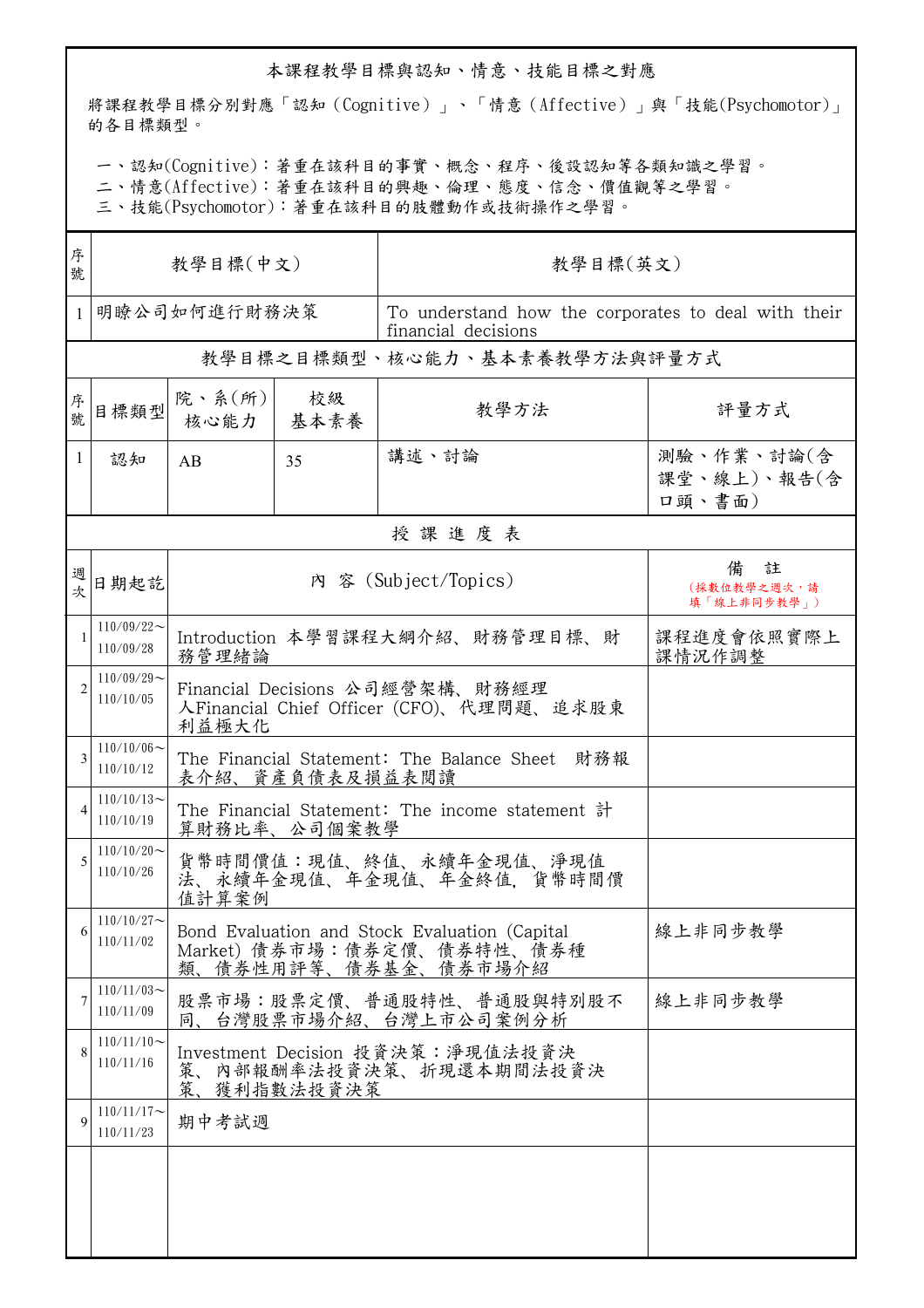| 10         | $110/11/24 \sim$<br>110/11/30 | Historical Asset Return 資本市場歷史報酬率,大型公<br>司股票(S&P 500指數)定義及歷史報酬率、小型公司股<br>票定義及歷史報酬率、長期投資等級公司債歷史報酬<br>率、長年期政府公債報酬率、短年期政府公債報酬<br>率、國庫券、無風險利率指標、風險溢酬(risk<br>風險與報酬率、期末報告注意事項<br>premium).                                                                                            | 線上非同步教學              |  |  |  |
|------------|-------------------------------|----------------------------------------------------------------------------------------------------------------------------------------------------------------------------------------------------------------------------------------------------------------------------------|----------------------|--|--|--|
| 11         | $110/12/01$ ~<br>110/12/07    | Capital Asset Pricing Model (CAPM): The expected<br>return 資本市場歷史報酬率, 大型公司股票(S&P<br>500指數)定義及歷史報酬率、小型公司股票定義及歷史<br>報酬率、長期投資等級公司債歷史報酬率、長年期政府<br>公債報酬率、短年期政府公債報酬率、國庫券、無風險<br>利率指標、風險溢酬(risk premium)、 風險與報酬<br>率、期末報告注意事項                                                           | 政大金融中心野村投信<br>演講     |  |  |  |
| 12         | $110/12/08$ ~<br>110/12/14    | 期望報酬實例計算、共變數(資產相關性)、變異係<br>數、投資組合、兩資產效率前緣                                                                                                                                                                                                                                        |                      |  |  |  |
| 13         | $110/12/15$ ~<br>110/12/21    | Capital Asset Pricing Model (CAPM): The<br>relationship between return and risk 資產效率前<br>緣、變異數最小投資組合、預期訊息與非預期訊息(驚<br>奇效果)、系統風險與非系統風險 市場投資組合、貝他<br>值、資本市場定價模型(Capital Asset Pricing Model;<br>CAPM)、證券市場線(Security Market Line; SML)                                              |                      |  |  |  |
| 14         | $110/12/22$ ~<br>110/12/28    | Weighted Average Cost of Capital (WACC) : The cost<br>of equity capital 加權平均資金成本(Weight Average<br>Cost of Capital; WACC), 權益資金成本、稅後債務資<br>金成本、特別股成本、計算加權平均資金成本                                                                                                                  | 線上非同步教學              |  |  |  |
| 15         | $110/12/29$ ~<br>111/01/04    | Weighted Average Cost of Capital (WACC): The<br>cost of debt capital 加權平均資金成本(Weight<br>Average Cost of Capital; WACC). 權益資金成本、稅<br>後債務資金成本、特別股成本、計算加權平均資金成本                                                                                                                     |                      |  |  |  |
| 16         | $111/01/05$ ~<br>111/01/11    | Capital Structure: MM theory 公司融資決策、財務風<br>險、公司舉債、MM理論(不考慮稅負)定理一與定理二                                                                                                                                                                                                             |                      |  |  |  |
| 17         | $111/01/12$ ~<br>111/01/18    | Capital Structure: the optimal capital structure 資本<br>結構(Capital Structure)MM理論(考慮稅負)定理一與定<br>理二、考慮破產成本的最適資本結構理論、公司融資決<br>策案例分析                                                                                                                                                 | 課程進度會依照實際上<br>課情況作調整 |  |  |  |
| 18         | $111/01/19$ ~<br>111/01/25    |                                                                                                                                                                                                                                                                                  |                      |  |  |  |
|            | 修課應<br>注意事項                   | 此為必修課程,注重財務管理基本觀念養成,對於未來準備證照考試非常重<br>要。請同學上課務必準時出席,認真上課。學期計算成績的方式會視情況調整。                                                                                                                                                                                                         |                      |  |  |  |
| 教學設備       |                               | 電腦、投影機                                                                                                                                                                                                                                                                           |                      |  |  |  |
| 教科書與<br>教材 |                               | Ross, Core Principles and Applications of Corporate Finance 3/e, Wei-Tai<br>Bookstore                                                                                                                                                                                            |                      |  |  |  |
| 參考文獻       |                               | Investment decision $(http://libmyilibrary.com/Open, aspx?id=117201&src=1)$<br>$Investment (http://www.igpublish.com/bep-ebooks/Book.nsp?$<br>lastquery=%28investment%29%3ATITLE&cid_BOOKCODE=DEMOBEPB0000042<br>&cid BOOKPAGE=1&cid CHAPCODE=&cid CHAPPAGE=&var CGI=0&var GDP=1 |                      |  |  |  |
|            |                               |                                                                                                                                                                                                                                                                                  |                      |  |  |  |